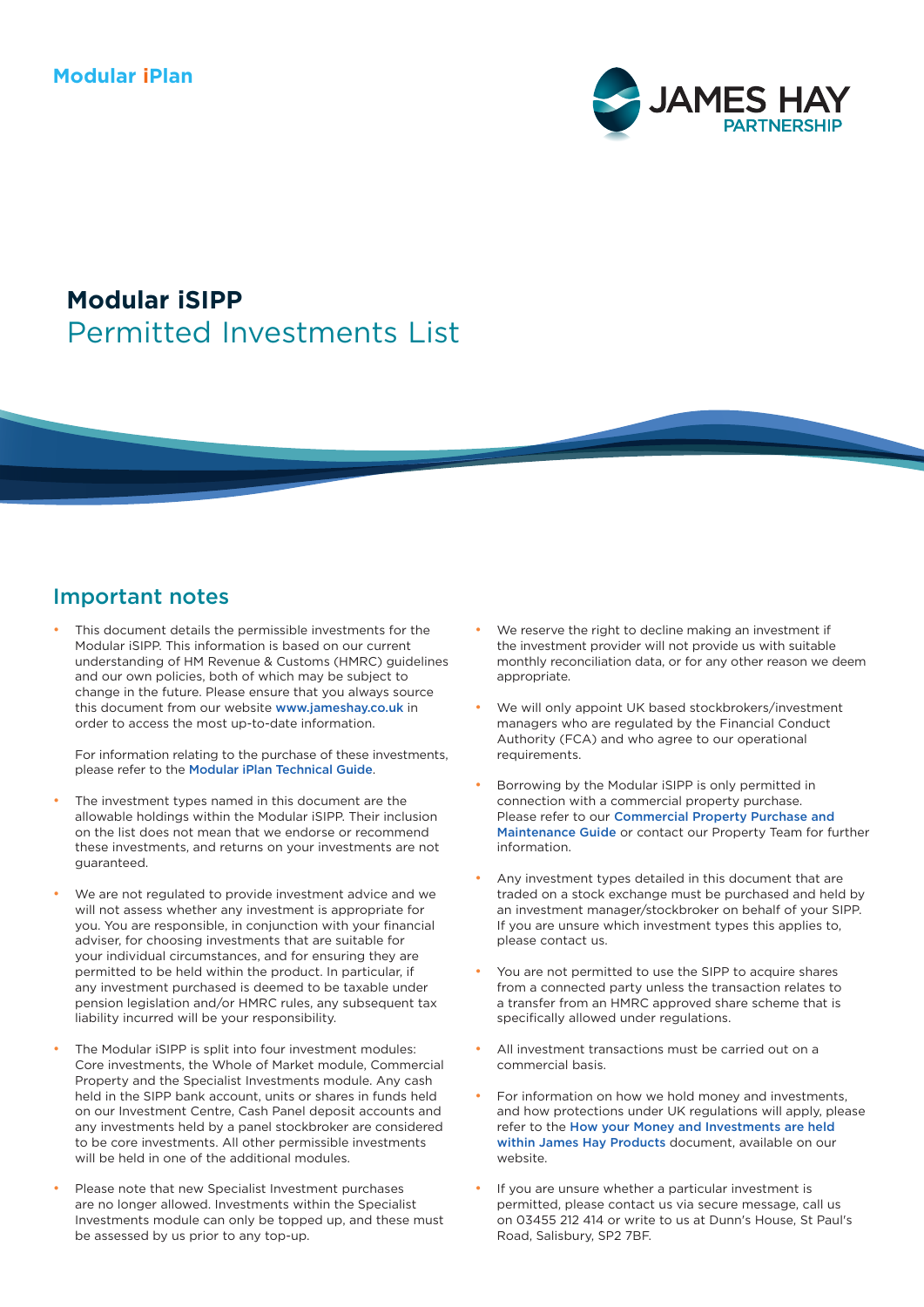### Permitted investments

#### Core investments

| Unit trusts and OEICs held<br>in the Investment Centre             | The Collect and Select ranges of Investment Centre funds for the Modular iSIPP are a mixture<br>of authorised unit trusts and Open Ended Investment Companies (OEICs), which qualify as<br>Collective Investment Schemes.                                                                                                                                                                                                                                                               |
|--------------------------------------------------------------------|-----------------------------------------------------------------------------------------------------------------------------------------------------------------------------------------------------------------------------------------------------------------------------------------------------------------------------------------------------------------------------------------------------------------------------------------------------------------------------------------|
| Investments traded via a<br>panel stockbroker                      | Stocks and shares can be purchased and held with a stockbroker from our panel, including<br>those traded on the London Stock Exchange, Alternative Investment Market (AIM), an HMRC<br>recognised stock exchange or FCA recognised investment exchange.                                                                                                                                                                                                                                 |
|                                                                    | This covers most transferable securities, including investment trusts, Closed Ended Investment<br>Funds, UK REITs (Real Estate Investment Trusts), government securities, debenture and loan<br>stocks, depositary interests and depositary receipts, shares in companies (equities), fixed<br>interest securities issued by government or other bodies, warrants (for equities), Permanent<br>Interest Bearing Shares (PIBS), convertible securities and Exchange Traded Funds (ETFs). |
| Fixed term deposit<br>accounts with providers<br>on our Cash Panel | Cash deposit accounts opened for a fixed term with any of the banking providers on our Cash<br>Panel. Interest is paid at the rate set on the day that the money is received by the banking<br>provider, and no withdrawals/closures are permitted during the term. Please visit the Cash Deposit<br>Accounts page of our website www.jameshay.co.uk for availability and further information.                                                                                          |

### Whole of Market module

| <b>OEICs, unit trusts and</b><br>units/shares in Collective<br><b>Investment Schemes not</b><br>held on the Investment<br>Centre $1$ | Where they are not available within the Investment Centre, the following may be permitted to be<br>held within the Whole of Market module:<br>Open Ended Investment Companies (OEICs) that are:<br>within the meaning of section 236 of the Financial Services and Markets Act 2000<br>(FSMA 2000) and are UK incorporated and FCA regulated, or<br>constituted outside the UK and are recognised schemes for the purposes of Part 17 of<br><b>FSMA 2000.</b><br>Authorised unit trusts which are based in the UK and FCA regulated.                                                                                                                                                                                                                                                                                                                                                                                    |  |
|--------------------------------------------------------------------------------------------------------------------------------------|-------------------------------------------------------------------------------------------------------------------------------------------------------------------------------------------------------------------------------------------------------------------------------------------------------------------------------------------------------------------------------------------------------------------------------------------------------------------------------------------------------------------------------------------------------------------------------------------------------------------------------------------------------------------------------------------------------------------------------------------------------------------------------------------------------------------------------------------------------------------------------------------------------------------------|--|
| Managed portfolios of<br>collective investments <sup>1</sup>                                                                         | Managed portfolio arrangements provided by an FCA regulated company which invests in<br>Collective Investment Schemes that qualify as permissible investments, in accordance with the<br>'Units/shares in Collective Investment Schemes' section above.                                                                                                                                                                                                                                                                                                                                                                                                                                                                                                                                                                                                                                                                 |  |
| Investments held by an<br>investment manager/<br>stockbroker not on our<br>panel                                                     | The investment manager/stockbroker must be UK based and FCA regulated, and agree to<br>our operational requirements. Please visit our website for a list of the third parties with whom<br>we currently have agreements, and refer to your chosen investment manager/stockbroker for<br>further information.                                                                                                                                                                                                                                                                                                                                                                                                                                                                                                                                                                                                            |  |
| <b>Deposit accounts</b>                                                                                                              | Other than the SIPP bank account held with our banking provider(s) and any fixed term deposit<br>accounts from our Cash Panel, any deposit account must be held by an investment manager in<br>their nominee's name.                                                                                                                                                                                                                                                                                                                                                                                                                                                                                                                                                                                                                                                                                                    |  |
| Investment plans <sup>1</sup>                                                                                                        | Investment plans provided by an FCA regulated company which are designed to be held by the<br>trustees of a registered pension scheme.                                                                                                                                                                                                                                                                                                                                                                                                                                                                                                                                                                                                                                                                                                                                                                                  |  |
| Insurance company<br>managed funds and unit<br>linked funds                                                                          | The insurance company must either be based and authorised within the UK, or based and<br>authorised on the Isle of Man under the Manx Insurance Act 1986 and authorised by the FCA to<br>carry out investment business in the UK.                                                                                                                                                                                                                                                                                                                                                                                                                                                                                                                                                                                                                                                                                       |  |
| Structured products <sup>1</sup>                                                                                                     | The structured product must either be:<br>a deposit account with a licensed deposit taker, based in the UK on terms under which any<br>$\bullet$<br>interest or premium paid is according to a formula which involves the performance of an<br>index or combination of indices (other than money market indices). The term must be for<br>a specified period with access being available during the term, albeit at possible penalties,<br>but with partial withdrawals not allowed; or<br>an equity based product which provides an agreed level of income or growth over a<br>$\bullet$<br>specified investment period, with the return of initial capital at the end of the investment<br>period linked by a pre-set formula to the performance of an index or a combination of<br>indices or a 'basket' of listed shares. The underlying equity investment must itself be listed<br>on a recognised stock exchange. |  |

<sup>1</sup> Please note that these investment types could be 'Complex Products' and if so, we will only allow you to invest in them if you have received financial advice. Please see the section on Complex Products for more information.

For a list of current HMRC recognised stock exchanges, please visit [www.gov.uk/guidance/recognised-stock-exchanges](http://www.gov.uk/guidance/recognised-stock-exchanges).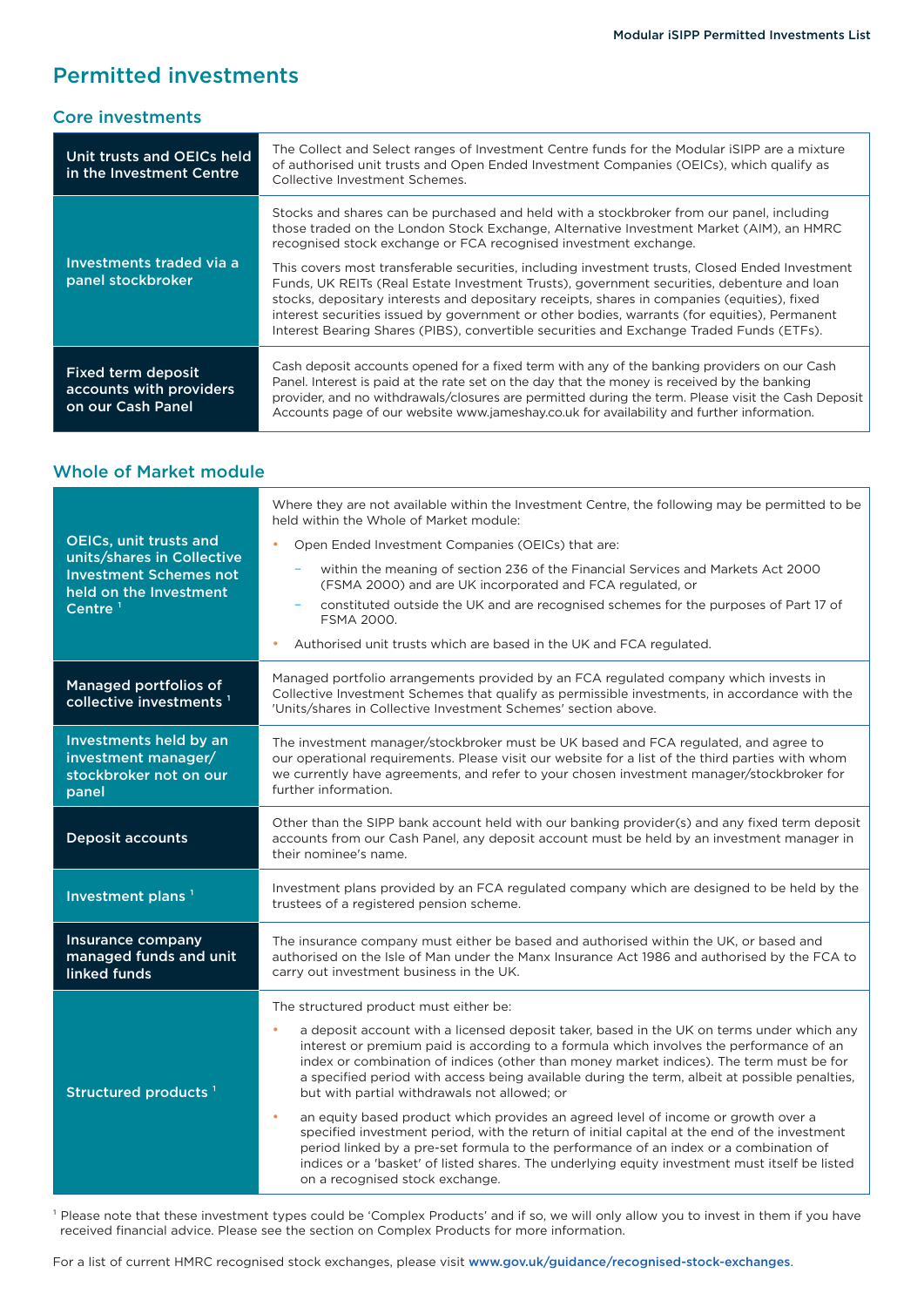### Permitted investments (continued)

| <b>National Savings and</b><br>Investments (NS&I)<br>products | The NS&I product must be able to be owned by a corporate trustee and must pay out in the<br>event of the death of the underlying pension scheme member.                                                                                                                  |  |
|---------------------------------------------------------------|--------------------------------------------------------------------------------------------------------------------------------------------------------------------------------------------------------------------------------------------------------------------------|--|
| Investment grade<br>gold bullion                              | Gold of a purity not less than 995 thousandths that is in a form of a bar or a wafer, of a weight<br>accepted by the bullion markets, and purchased via a gold bullion provider which has met our<br>requirements and holds the gold bullion in a safe storage facility. |  |
| <b>Venture Capital Trusts</b><br>(VCTs)                       | Venture Capital Trusts (VCTs) that are listed, or dealt, on an HMRC or FCA recognised stock<br>exchange. These must be purchased and held by a UK based stockbroker/investment manager<br>who is FCA regulated.                                                          |  |
|                                                               | The Modular iSIPP can only buy shares in a VCT through the stock exchange and not directly<br>through a new issue.                                                                                                                                                       |  |

#### Commercial property module

### Investments permitted under certain circumstances

If you already hold one of these types of investments in your Modular iSIPP, you may be able to make additional investments (top ups) into the same investment, subject to our review and requirements in place at the time the top up investment is requested. If you wish to top up an existing investment, please read our [Specialist Investments \(also known as Non-Standard Investments\) Guide](https://www.jameshay.co.uk/OldCMS/DocumentView.aspx?DocumentID=3150) which is available from our website at www.jameshay.co.uk.

New investments (other than top ups) are no longer permitted into these types of specialist investments.

| <b>Non-Mainstream Pooled Investments (NMPIs)</b><br>including Unregulated Collective Investment Schemes<br>(including Overseas UCIS) and similar vehicles | Shares in unquoted private companies<br>(both UK and overseas) |
|-----------------------------------------------------------------------------------------------------------------------------------------------------------|----------------------------------------------------------------|
| Loans to unconnected third parties                                                                                                                        | Pooled investment vehicles and syndicates where the            |
| (excluding individuals, sole traders and                                                                                                                  | member cannot influence or control the investment              |
| partnerships with three or fewer partners)                                                                                                                | (known as 'Genuinely Diverse Commercial Vehicles')             |